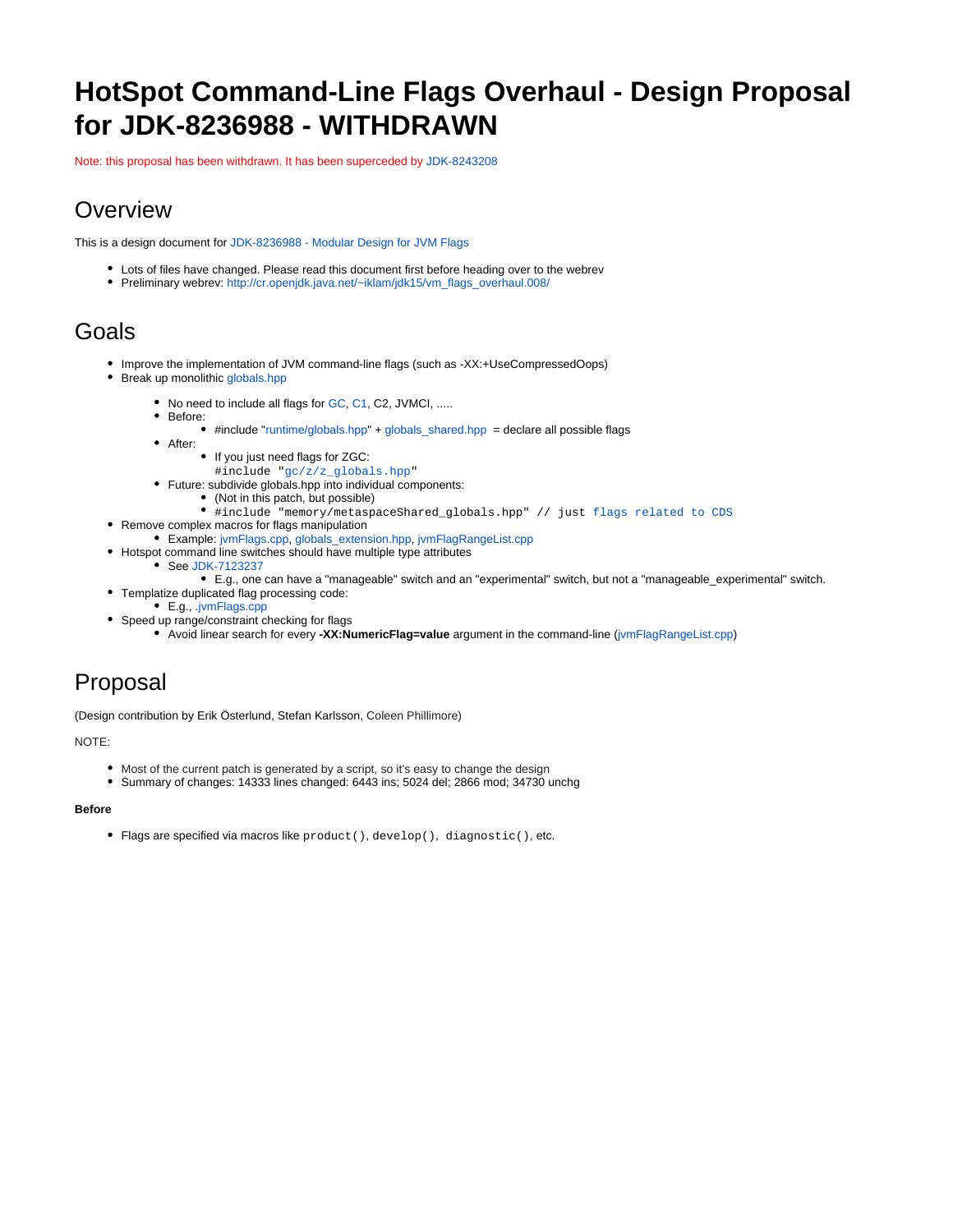| product(intx, MaxLoopPad, (OptoLoopAlignment-1),                  |  |
|-------------------------------------------------------------------|--|
| "Align a loop if padding size in bytes is less or equal to this " |  |
| "value")                                                          |  |
| $range(0, max_jint)$                                              |  |
|                                                                   |  |
| develop(intx, OptoPrologueNops, 0,                                |  |
| "Insert this many extra nop instructions "                        |  |
| "in the prologue of every nmethod")                               |  |
| range $(0, 128)$                                                  |  |
|                                                                   |  |
| notproduct(bool, VerifyGraphEdges, false,                         |  |
| "Verify Bi-directional Edges")                                    |  |
|                                                                   |  |
| product_pd(intx, InteriorEntryAlignment,                          |  |
| "Code alignment for interior entry points "                       |  |
| "in generated code (in bytes)")                                   |  |
| constraint(InteriorEntryAlignmentConstraintFunc, AfterErgo)       |  |
|                                                                   |  |
| diagnostic(bool, StressLCM, false,                                |  |
| "Randomize instruction scheduling in LCM")                        |  |
|                                                                   |  |

#### **After**

- Flags are specified using a pair of files xxx\_globals.hpp, xxx\_globals.cpp
- The HPP file is the "declaration" of the flags. It has a description of all the features for each flag.
	- HotSpot developers should consult the HPP for information about the flags (same as before).
- Example: [c2\\_globals.hpp:](http://cr.openjdk.java.net/~iklam/jdk15/vm_flags_overhaul.008/src/hotspot/share/opto/c2_globals.hpp.html)
	- Syntax of the XXX\_FLAG macros: see the top of [globals.hpp.](http://cr.openjdk.java.net/~iklam/jdk15/vm_flags_overhaul.008/src/hotspot/share/runtime/globals.hpp.html) • Implementation of these macros: see [jvmFlags.hpp \(](http://cr.openjdk.java.net/~iklam/jdk15/vm_flags_overhaul.008/src/hotspot/share/runtime/flags/jvmFlag.hpp.html)around line 537)

```
// PRODUCT_FLAG -- always settable
```

```
// DEVELOP_FLAG -- settable only during development and are constant in the PRODUCT version
// NOTPROD_FLAG -- settable only during development and are *not* declared in the PRODUCT version
PRODUCT_FLAG(intx, MaxLoopPad, (OptoLoopAlignment-1), JVMFlag::RANGE,
                       "Align a loop if padding size in bytes is less or equal to this "
                       "value");
  FLAG_RANGE( MaxLoopPad, 0, max_jint);
DEVELOP_FLAG(intx, OptoPrologueNops, 0, JVMFlag::RANGE,
                       "Insert this many extra nop instructions "
                      "in the prologue of every nmethod");
  FLAG_RANGE( OptoPrologueNops, 0, 128);
NOTPROD_FLAG(bool, VerifyGraphEdges, false, JVMFlag::DEFAULT,
                       "Verify Bi-directional Edges");
PRODUCT_FLAG_PD(intx, InteriorEntryAlignment, JVMFlag::CONSTRAINT,
                       "Code alignment for interior entry points "
                       "in generated code (in bytes)");
   FLAG_CONSTRAINT( InteriorEntryAlignment, (void*)InteriorEntryAlignmentConstraintFunc, JVMFlag::AfterErgo);
// NOTE: diagnostic macros are specified by setting the JVMFlag::DIAGNOSTIC bit in the
// flag's attr (see globals.hpp for details).
//
// This allows more flexible specification of attributes. E.g., manageable-experimental flags
// in JDK-7123237 can be specified using JVMFlag::MANAGEABLE | JVMFlag::EXPERIMENTAL,
PRODUCT_FLAG(bool, StressLCM, false, JVMFlag::DIAGNOSTIC,
                       "Randomize instruction scheduling in LCM");
```
#### **Macros in the HPP files are expanded to**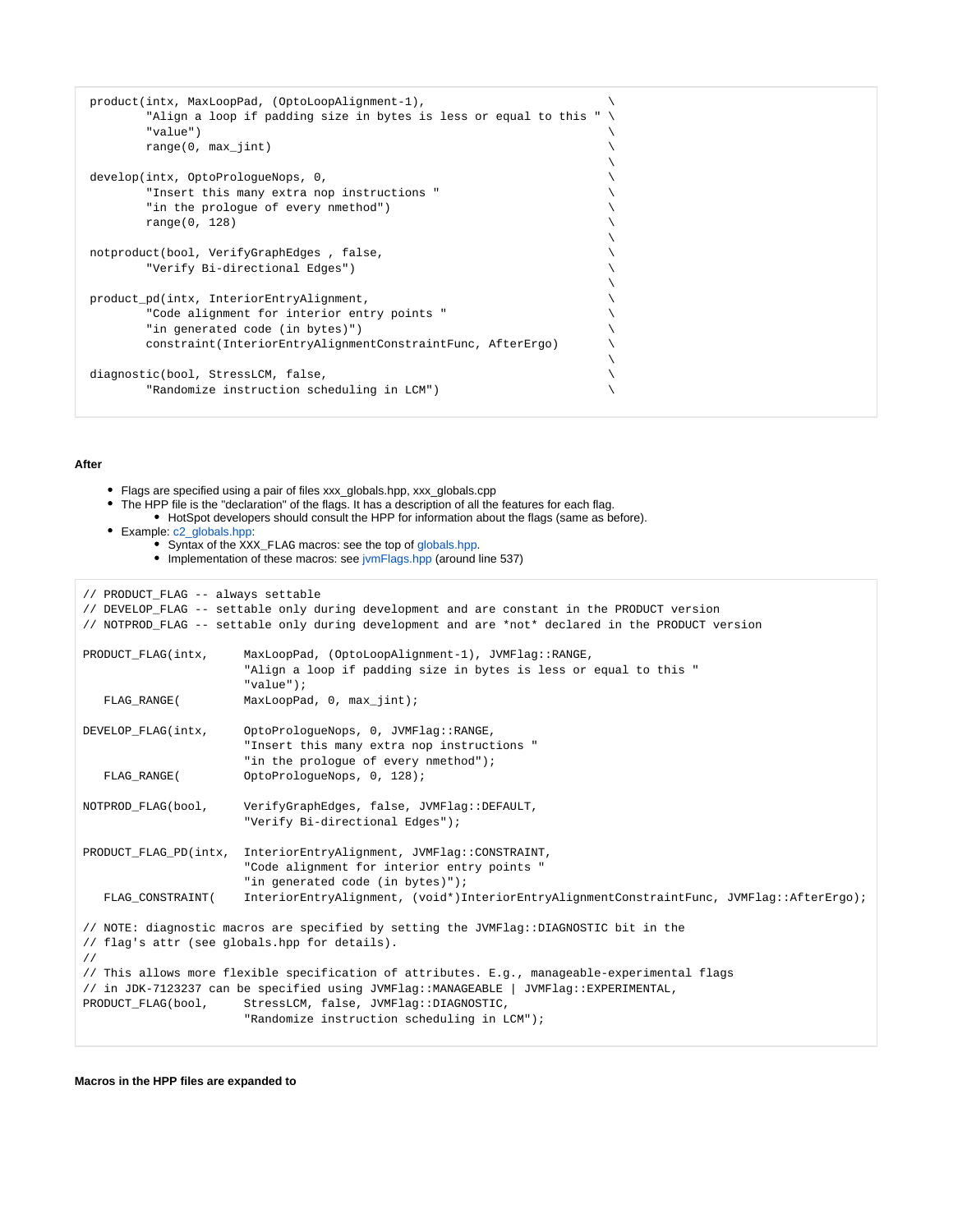```
// The is the main API of this flag for HotSpot code. E.g.,
// if (StressLCM) {.....}
extern "C" bool StressLCM;
// This structure has the meta-information about this flag. E.g., HotSpot code can use it
// to dynamically query the type of this flag.
extern ProductFlag<FLAG_TYPE_StressLCM> FLAG_StressLCM; 
// The following inline functions pass meta-information about this flag to the CPP file
inline bool FLAG_DEFVAL_StressLCM() { return false; }
typedef bool FLAG_TYPE_StressLCM;
inline JVMFlag::FlagType FLAG_TYPE_NAME_StressLCM() { return JVMFlag::TYPE_bool; }
inline int FLAG_ATTR_StressLCM() { return JVMFlag::DIAGNOSTIC; }
inline const char* FLAG_DOCS_StressLCM() { return "Randomize instruction scheduling in LCM"; };
<... the expansion of some macros are omitted for clarity>
// Range information are expanded like this:
inline int FLAG_ATTR_MaxLoopPad() { return JVMFlag::RANGE; }
inline FLAG_TYPE_MaxLoopPad FLAG_MIN_MaxLoopPad() { return 0; }
inline FLAG_TYPE_MaxLoopPad FLAG_MAX_MaxLoopPad() { return max_jint; }
```
The main goal of the inline functions is to avoid duplicating the information between the HPP and CPP files, so the CPP files contains just boilerplate code.

```
c2_globals.cpp
```

```
DEFN_PRODUCT_FLAG(StressLCM);
DEFN_PRODUCT_FLAG(StressGCM);
DEFN_PRODUCT_FLAG(MaxLoopPad); DEFN_PRODUCT_RANGE(MaxLoopPad);
DEFN_PRODUCT_FLAG_PD(InteriorEntryAlignment); DEFN_PRODUCT_CONSTRAINT(InteriorEntryAlignment);
```
#### **Macros in the CPP files are expanded to**

```
// Definition of the flag itself
FLAG_TYPE_StressLCM StressLCM = FLAG_DEFVAL_StressLCM();
// Definition of the flag's meta information
ProductFlag<FLAG_TYPE_StressLCM> FLAG_StressLCM(
    FLAG_TYPE_NAME_StressLCM(),
    "StressLCM",
    (FLAG_ATTR_StressLCM() | JVMFlag::C2),
    &StressLCM, FLAG_DOCS_StressLCM());
<... the expansion of some macros are omitted for clarity>
// Range check is implemented like this
JVMFlagRange<FLAG_TYPE_MaxLoopPad> FLAG_RANGE_MaxLoopPad(
    &FLAG_MaxLoopPad, FLAG_MIN_MaxLoopPad(), FLAG_MAX_MaxLoopPad());
// Inside the constructor of FLAG_RANGE_MaxLoopPad, it essentially registers
// itself as the range spec for FLAG_MaxLoopPad, 
FLAG_MaxLoopPad._range = &FLAG_RANGE_MaxLoopPad;
```
The consistency between the .hpp/.cpp files are **mostly** statically enforced at compile time. E.g.,

- It's impossible to set a different default or range than as specified in the HPP file.
- It's impossible to define StressLCM as a different type than declared in the HPP file.

However, it's possible to forget to put DEFN\_PRODUCT\_RANGE(MaxLoopPad) in [c2\\_globals.cpp.](http://cr.openjdk.java.net/~iklam/jdk15/vm_flags_overhaul.008/src/hotspot/share/opto/c2_globals.cpp.html) I can't think of a way to statically check for that, so I added a runtime check (debug builds only). See [JVMFlag::validate\\_flags\(\).](http://cr.openjdk.java.net/~iklam/jdk15/vm_flags_overhaul.008/src/hotspot/share/runtime/flags/jvmFlag.cpp.html)

#### **Meta-information of the flags**

As seen above, meta-information about each flag XYZ is stored in the structure FLAG\_XYZ. This structure can be used directly to access the flag. E.g.,